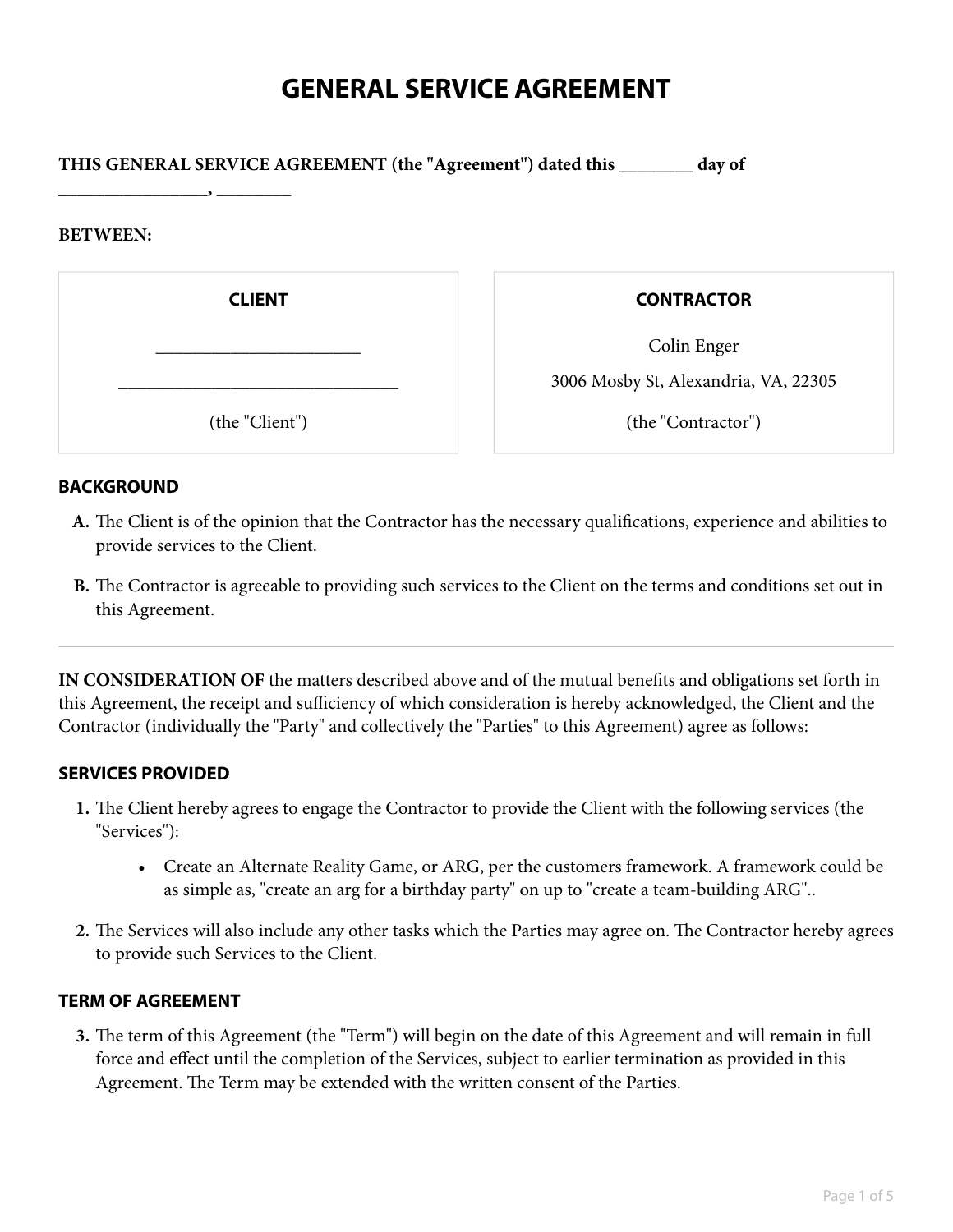# **PERFORMANCE**

**4.** The Parties agree to do everything necessary to ensure that the terms of this Agreement take effect.

# **CURRENCY**

Except as otherwise provided in this Agreement, all monetary amounts referred to in this Agreement are in **5.** USD (US Dollars).

# **COMPENSATION**

- **6.** The Contractor will charge the Client a flat fee of **\$\_\_\_\_\_\_\_\_\_\_** for the Services (the "Compensation").
- **7.** A deposit of \$\_\_\_\_\_\_\_\_\_\_ (the "Deposit") is payable by the Client upon execution of this Agreement.
- **8.** For the remaining amount, the Client will be invoiced when the Services are complete.
- **9.** Invoices submitted by the Contractor to the Client are due within 60 days of receipt.
- 10. In the event that this Agreement is terminated by the Client prior to completion of the Services but where the Services have been partially performed, the Contractor will be entitled to pro rata payment of the Compensation to the date of termination provided that there has been no breach of contract on the part of the Contractor.
- **11.** The above Compensation includes all applicable sales tax and duties as required by law.
- 12. The Contractor will not be reimbursed for any expenses incurred in connection with providing the Services of this Agreement.

# **PENALTIES FOR LATE PAYMENT**

**13.** Any late payments will trigger a fee of 5.00% per month on the amount still owing.

# **CONFIDENTIALITY**

- Confidential information (the "Confidential Information") refers to any data or information relating to the **14.** Client, whether business or personal, which would reasonably be considered to be private or proprietary to the Client and that is not generally known and where the release of that Confidential Information could reasonably be expected to cause harm to the Client.
- The Contractor agrees that they will not disclose, divulge, reveal, report or use, for any purpose, any **15.** Confidential Information which the Contractor has obtained, except as authorized by the Client or as required by law. The obligations of confidentiality will apply during the Term and will survive indefinitely upon termination of this Agreement.
- All written and oral information and material disclosed or provided by the Client to the Contractor under **16.** this Agreement is Confidential Information regardless of whether it was provided before or after the date of this Agreement or how it was provided to the Contractor.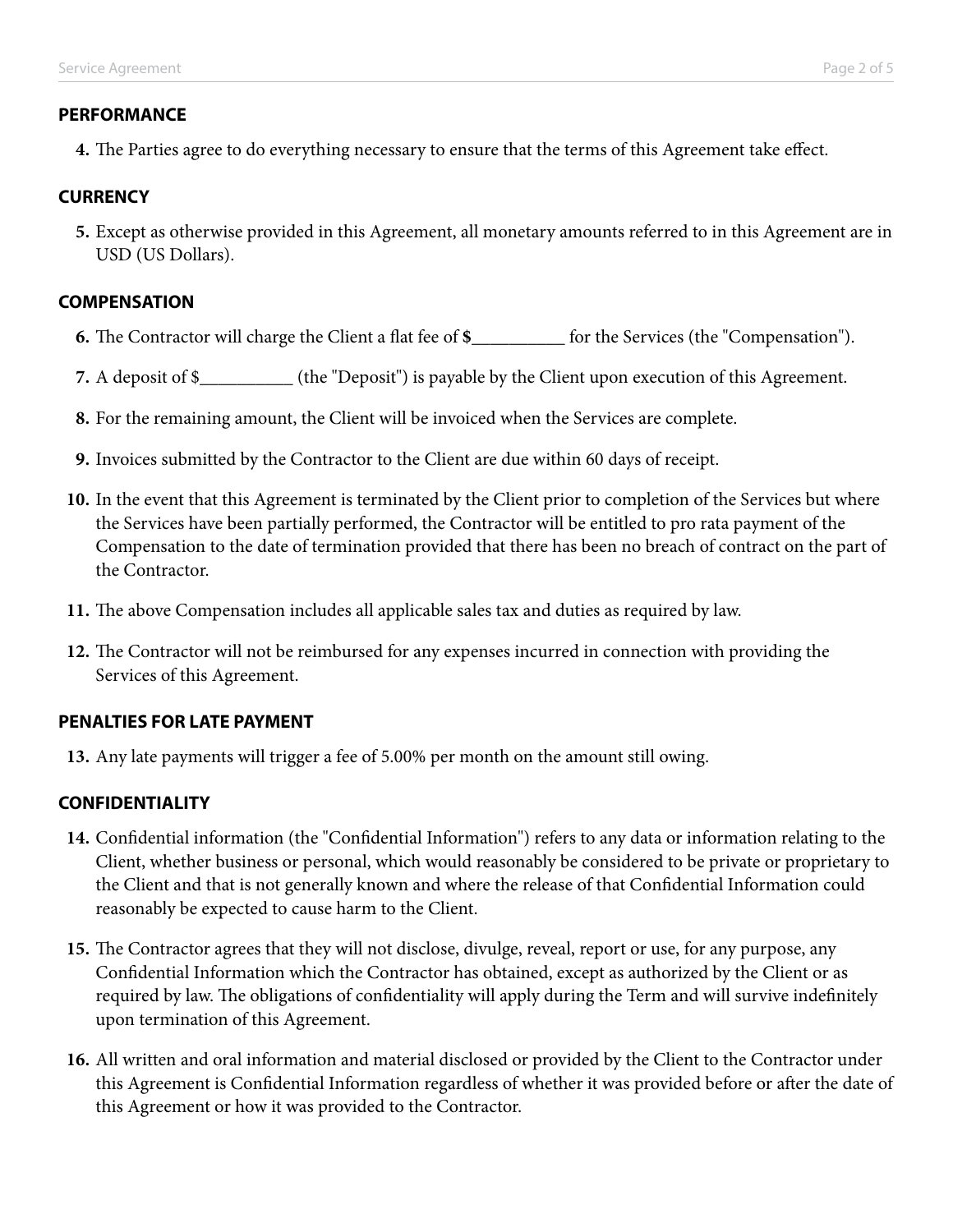# **OWNERSHIP OF INTELLECTUAL PROPERTY**

- All intellectual property and related material, including any trade secrets, moral rights, goodwill, relevant **17.** registrations or applications for registration, and rights in any patent, copyright, trademark, trade dress, industrial design and trade name (the "Intellectual Property") that is developed or produced under this Agreement, is a "work made for hire" and will be the sole property of the Client. The use of the Intellectual Property by the Client will not be restricted in any manner.
- The Contractor may not use the Intellectual Property for any purpose other than that contracted for in this **18.** Agreement except with the written consent of the Client. The Contractor will be responsible for any and all damages resulting from the unauthorized use of the Intellectual Property.

# **RETURN OF PROPERTY**

19. Upon the expiry or termination of this Agreement, the Contractor will return to the Client any property, documentation, records, or Confidential Information which is the property of the Client.

# **CAPACITY/INDEPENDENT CONTRACTOR**

In providing the Services under this Agreement it is expressly agreed that the Contractor is acting as an **20.** independent contractor and not as an employee. The Contractor and the Client acknowledge that this Agreement does not create a partnership or joint venture between them, and is exclusively a contract for service. The Client is not required to pay, or make any contributions to, any social security, local, state or federal tax, unemployment compensation, workers' compensation, insurance premium, profit-sharing, pension or any other employee benefit for the Contractor during the Term. The Contractor is responsible for paying, and complying with reporting requirements for, all local, state and federal taxes related to payments made to the Contractor under this Agreement.

# **NOTICE**

- All notices, requests, demands or other communications required or permitted by the terms of this **21.** Agreement will be given in writing and delivered to the Parties at the following addresses:
	- \_\_\_\_\_\_\_\_\_\_\_\_\_\_\_\_\_\_\_\_\_\_ \_\_\_\_\_\_\_\_\_\_\_\_\_\_\_\_\_\_\_\_\_\_\_\_\_\_\_\_\_\_ **a.**

**b.** Colin Enger 3006 Mosby St, Alexandria, VA, 22305

or to such other address as either Party may from time to time notify the other, and will be deemed to be properly delivered (a) immediately upon being served personally, (b) two days after being deposited with the postal service if served by registered mail, or (c) the following day after being deposited with an overnight courier.

# **INDEMNIFICATION**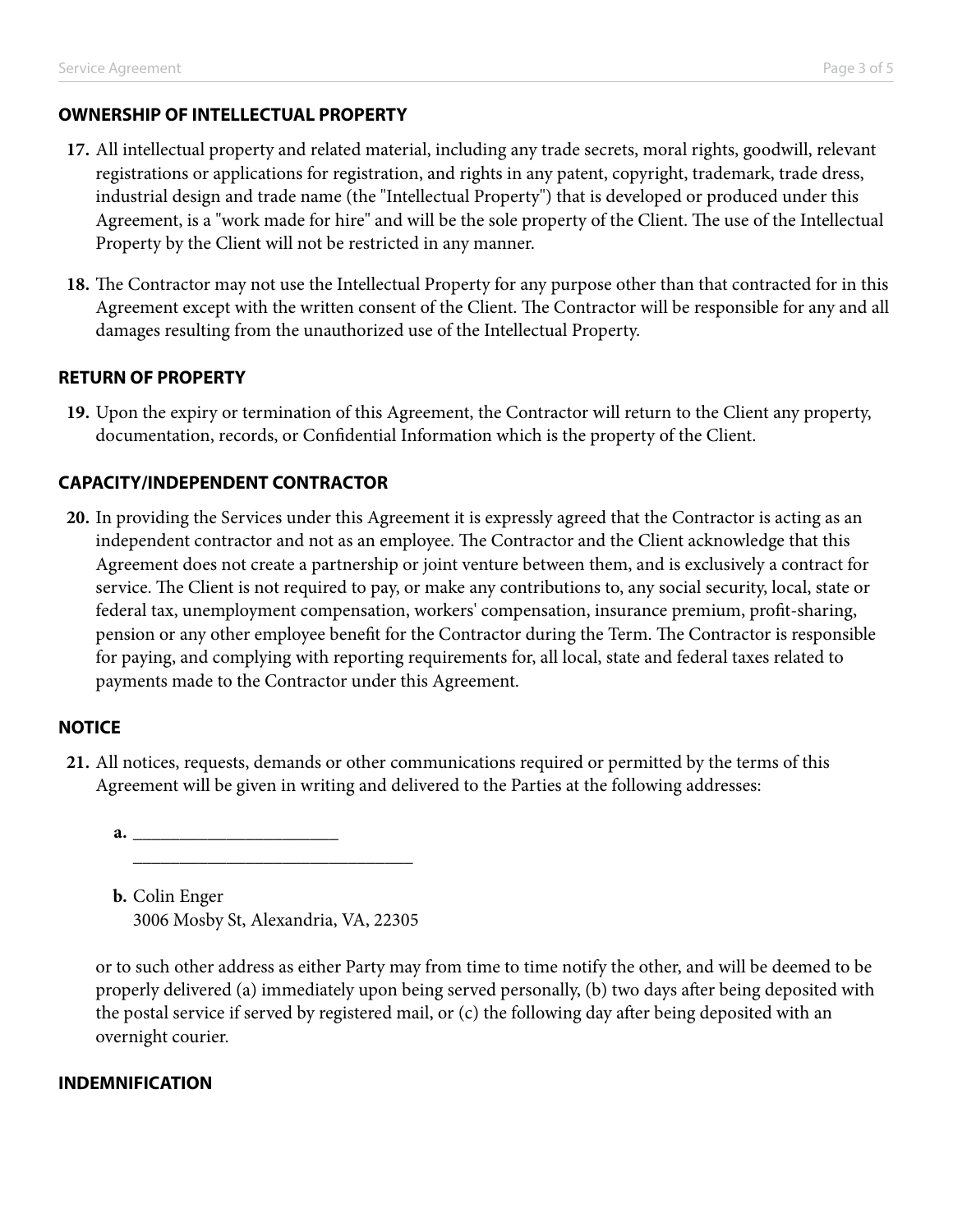Except to the extent paid in settlement from any applicable insurance policies, and to the extent permitted **22.** by applicable law, each Party agrees to indemnify and hold harmless the other Party, and its respective affiliates, officers, agents, employees, and permitted successors and assigns against any and all claims, losses, damages, liabilities, penalties, punitive damages, expenses, reasonable legal fees and costs of any kind or amount whatsoever, which result from or arise out of any act or omission of the indemnifying party, its respective affiliates, officers, agents, employees, and permitted successors and assigns that occurs in connection with this Agreement. This indemnification will survive the termination of this Agreement.

### **MODIFICATION OF AGREEMENT**

Any amendment or modification of this Agreement or additional obligation assumed by either Party in **23.** connection with this Agreement will only be binding if evidenced in writing signed by each Party or an authorized representative of each Party.

### **TIME OF THE ESSENCE**

Time is of the essence in this Agreement. No extension or variation of this Agreement will operate as a **24.** waiver of this provision.

#### **ASSIGNMENT**

The Contractor will not voluntarily, or by operation of law, assign or otherwise transfer its obligations **25.** under this Agreement without the prior written consent of the Client.

### **ENTIRE AGREEMENT**

It is agreed that there is no representation, warranty, collateral agreement or condition affecting this **26.** Agreement except as expressly provided in this Agreement.

#### **ENUREMENT**

This Agreement will enure to the benefit of and be binding on the Parties and their respective heirs, **27.** executors, administrators and permitted successors and assigns.

### **TITLES/HEADINGS**

Headings are inserted for the convenience of the Parties only and are not to be considered when **28.** interpreting this Agreement.

#### **GENDER**

Words in the singular mean and include the plural and vice versa. Words in the masculine mean and **29.** include the feminine and vice versa.

### **GOVERNING LAW**

**30.** This Agreement will be governed by and construed in accordance with the laws of the Commonwealth of